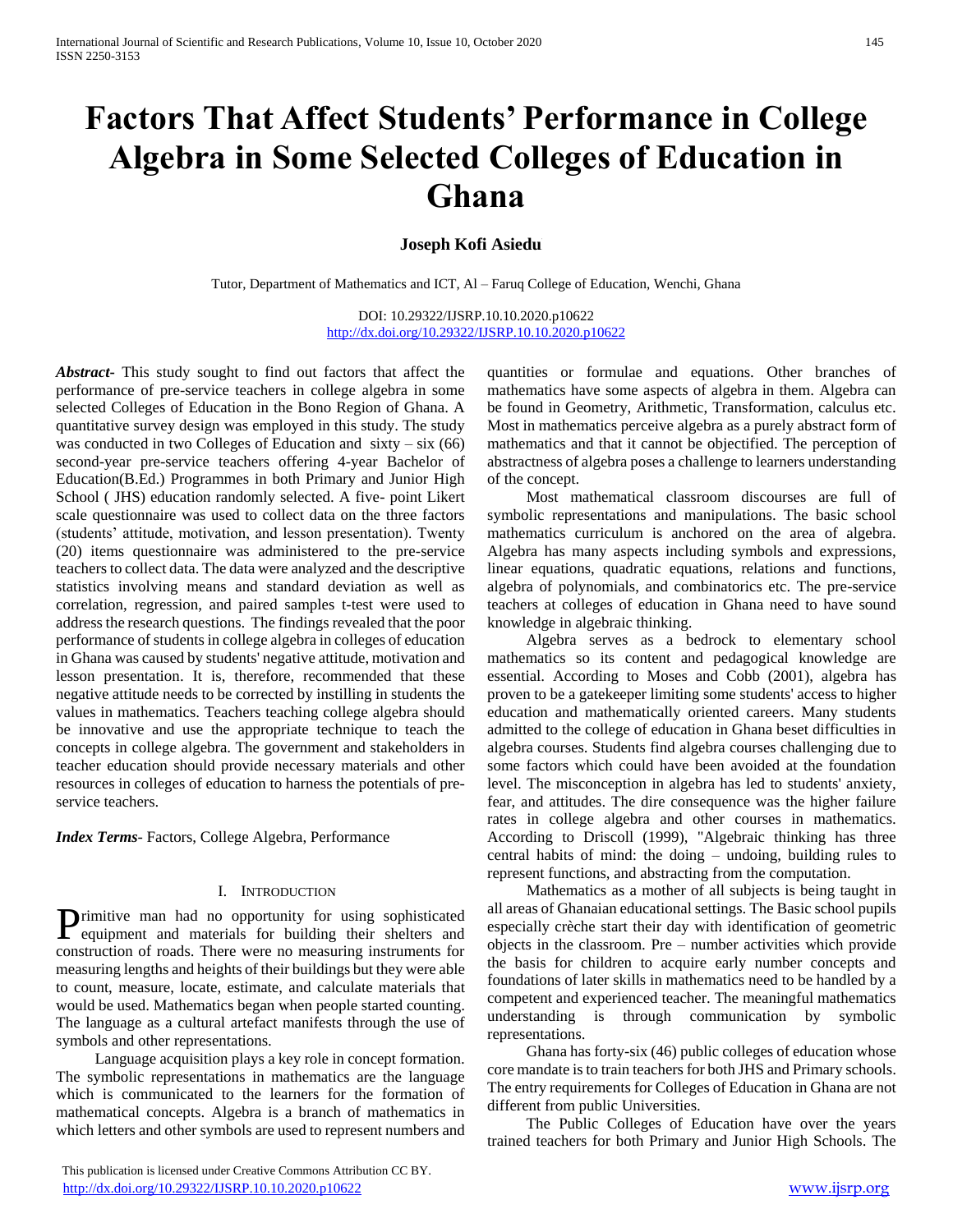Colleges train student – teachers in various subjects' curricula including Mathematics. Before someone can teach mathematics at the basic level, he/she needs to be taught the content (which is the subject matter or concept) and the pedagogy (which is the teaching skills, styles, procedures etc.). The Mathematics Pedagogical Content Knowledge is the authority of every Mathematics teacher. Elementary and college algebra is the course being offered by preservice teachers in colleges of education in Ghana. Algebra I and Algebra II are the courses in mathematics that are taught in the first year, the first semester of the B.Ed. Four - year programmes in the colleges of education in Ghana. According to Chief Examiner's report from the Institute of Education, the University of Cape Coast, students' performance in these two algebra courses was abysmal in 2018/2019 academic year-end - of - the firstsemester examination. There were high standard deviations associated with the mean scores of Algebra I (12. 46%) and Algebra II (12.45%).

 The prospective teachers from some Colleges of Education failed willfully in both courses. The problem emanated from the elementary school level and continue to be the dominant factor for poor performances of students in mathematics. Student's perceptions of algebra at the secondary school level alluded to their understanding of mathematical concepts at the college level. There is a wide gap between the students' transition from number concepts to algebraic concepts in mathematics. The variables that influence students' performance in college algebra courses in the Colleges of Education in Ghana are both inside and outside the school. These factors affect greatly the learners' performance in mathematics, especially algebra.

 Problem-solving is the heart of every subject and ability to model the problem from a different perspective in mathematics develops the cognition in an individual. The word problems in mathematics must be modelled into mathematical language. According to Mayer and Wittrock (2006), problem-solving is a cognitive process directed at achieving a specific goal when no solution method is at hand for students.

 The teacher's content and pedagogical knowledge in algebra are vital for the development of students' algebraic thinking skills. Teachers and students attitudes, the availability and adequate teaching and learning materials and other resources determine the performance level or the level of development of algebraic thinking. The students understanding of unknowns (variables) in algebra is intuitively developed to coordinate ''letters'' or literal symbols. "The fact that literal symbols can represent unknowns sometimes interfere with students' ability to understand situations where they represent quantities that vary (Malisani and Spagnolo, 2009). Students' algebraic thinking skills slow down because it is more difficult to take the letter 'x' as a variable if one is used to working only in a context where it represents specific unknown. Students conceive symbols as an abstract entity and so if they are used to represent the unknowns or variables, then there is no objectivity in Algebra.

 The performance of pre-service teachers in algebra at Colleges of Education in Ghana is a major concern to stakeholders in education. The successfulness of algebraic thinking problem is the substance on immeasurable of factors. Students, teachers and school factors have a bearing on the learning of mathematics. The study seeks to examine pre-service teachers' factors that influence their performance in College Algebra. It also sought to explore school-based factors that affect students' performance in College Algebra in some selected colleges of education in Ghana.

 Research on factors that influence the pre-service teachers' performance in college algebra in Colleges of Education in Ghana is a serious issue in teacher education in Ghana. The teachers teaching mathematics at the basic level must have in-depth mathematical knowledge in both content and pedagogy. The study sought to examine the following questions:

- **1.** What factors affect students' performance in College Algebra?
- **2.** What influence do students' 'Entry Grades' have on their College Algebra performance?
- **3.** What impact do students and school factors have on students' college algebra performance?
- **4.** What are possible effects of the use of TLMs (ICT tools. i.e. CAS) on teaching and learning of College Algebra?

## II. REVIEW OF RELATED LITERATURE

 The variables to be studied were the students' factors and school factors. The factors are the independent variables while the students' performance is the dependent variable. Students' performance in college algebra in Colleges of Education in Ghana depend on these important thematic areas. The school factor and student factors.

 The figure below shows some possible relevant factors that influence students' performance in College Algebra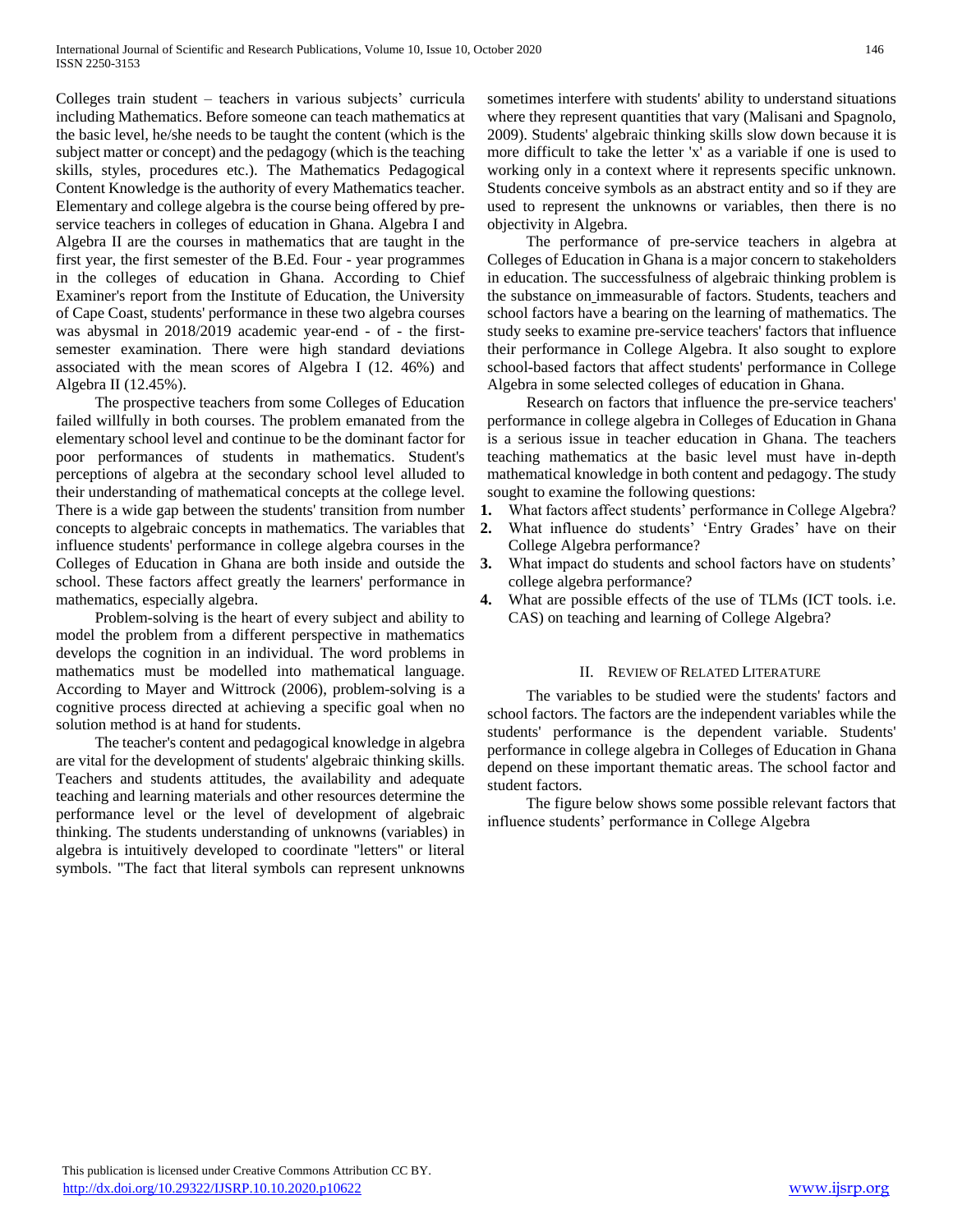

**Figure 1: factors affecting students' performance in College Algebra**

#### **2.1 Students Attitudes towards College Algebra**

 The attitudes of pre-service teachers towards mathematics especially College Algebra influence their performance. Students' perception and beliefs about the competence and expectations in school directly connected to their engagement levels, as well as to the emotional states that promote or interfere with their ability to be academically successful (National Research Council, 2000; as cited in Akey (2006) and Enu (2015)).

 The attitudes of students determine the extent to which the concept of algebra would be learned. Students with positive attitudes put in more effort in learning the concept and they excel always in mathematics due to their active participation in the lesson. Mathematics teachers achieve their stated objectives when students develop positive attitudes towards the lesson. Algebra is about doing and students who developed a passion and interest in it, understand the concept relationally.

## **2.2 Motivation**

 Students become more active and excited to interact with the learning environment when they are inspired. Teachers can instil the interest of mathematics in students when they are allowed to personally involve in the lessons. Students' motivation in mathematics both intrinsic and extrinsic bring about their meaningful learning in the classroom. Motivation, both intrinsic and extrinsic, is a key factor in the success of students at all levels of their education (Teach thought teachers, 2017).

 According to J.S. Farrant (1968), lack of motivation on the part of both teachers and students contribute to poor performance. Mathematics teacher's motivation in the subject helps to bring an effective classroom discourse. Teachers who are motivated enough are more excited and poised to teach mathematics with the

 This publication is licensed under Creative Commons Attribution CC BY. <http://dx.doi.org/10.29322/IJSRP.10.10.2020.p10622> [www.ijsrp.org](http://ijsrp.org/)

passion to harness the potentials of students in College Algebra. The role of the teacher affects the interest of the students both positively or negatively in College Algebra. Parents and peers interaction in mathematics offload the negative perceptions about mathematics thereby increasing the students' participation in the lesson.

#### **2.3 Teaching and Learning Resources**

 Effective teaching and learning of mathematics can be achieved with the availability and use of materials and resources. Teaching resources play a significant role in learning. According to Ankomah (1998), cited in Enu (2015), "effective teaching and learning greatly lied on the competences of its human resources as well as material resources which were needed for the impartation of knowledge".

 The use of modern computer-based technology in teaching algebra helps to bring about functional algebraic concepts on the part of students

## **2.4 Teacher's Content and Pedagogical Knowledge**

 Teachers play an essential role in inculcating the academic standards to students. These standards can be achieved when the teachers who are facilitating the students' learning are grounded in both the content and pedagogical knowledge in mathematics. An effective mathematics teacher is the one who has a mastery of the subject matter and knows how to impart to students using the teaching and learning resources to bring out the innate potentialities of the learners.

 Teachers teaching College Algebra in the College of Education should possess the remarkable mathematical traits for meaningful delivery of the lesson. Mathematics teachers' content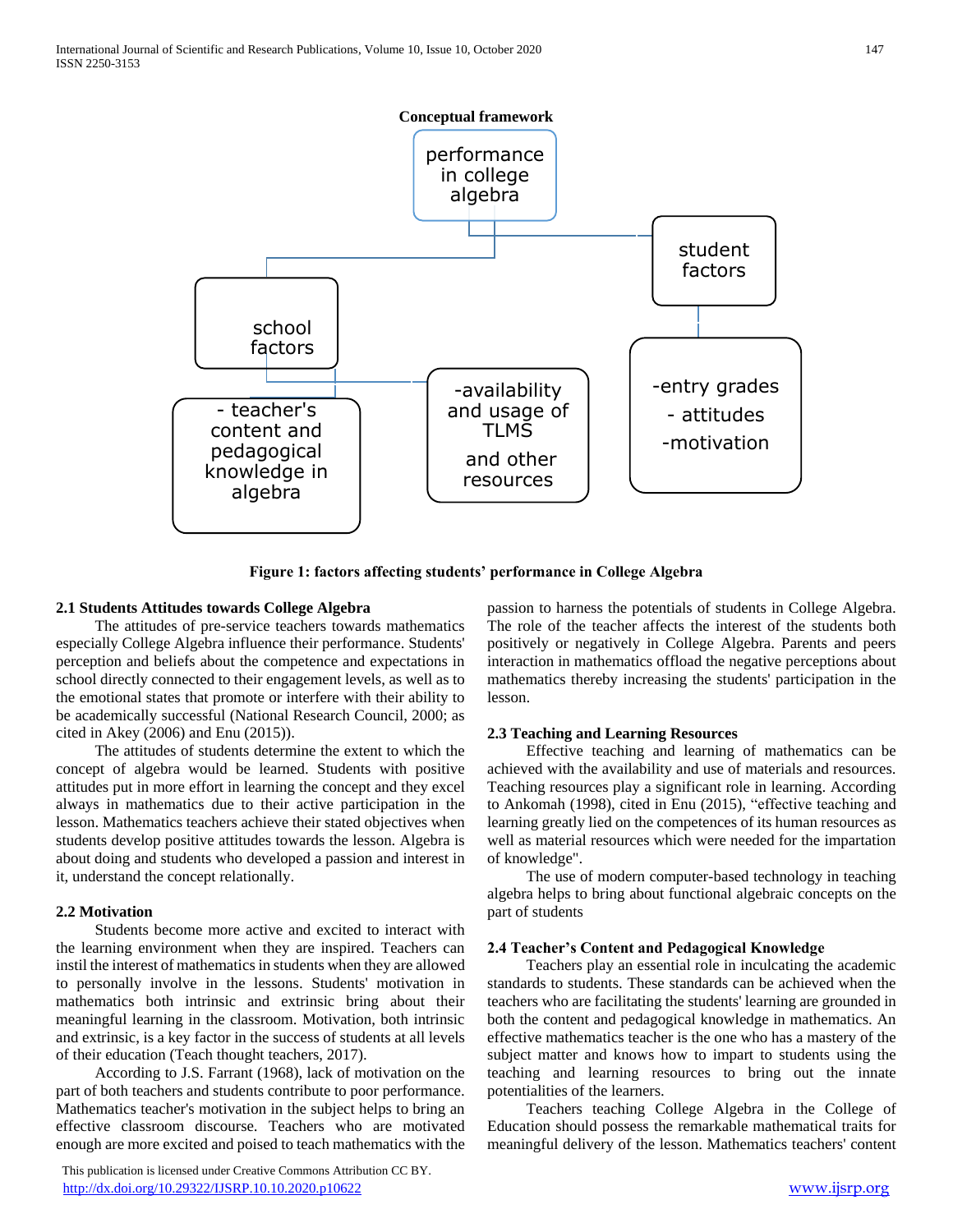knowledge, teaching style motivates students and spark their curiosity in learning the tasks. Most students learn greatly through the lesson presented by the teacher. The attitudes and motivation of students are determined largely by teacher factors.

#### III. METHODOLOGY

 The population for the study comprises all Colleges of Education in the Bono and Ahafo Regions of Ghana. However, the sample consisted of sixty – six  $(66)$  pre-service teachers selected randomly from two Colleges of Education from the Bono Region. The study would use descriptive statistics in which a survey research design would be adopted. The instrument that would be used for the study is a survey questionnaire that measured students' attitudes, motivation, teaching and learning resources, and teacher's knowledge in college algebra. The five (5) point Likert scale questionnaire made of twenty (20) items. Seven (7) of the items measured students' attitude towards college algebra, Eight (8) items measured motivation, and lesson presentation seven (7) items. For checking the internal consistency for each scale, the reliability statistics report from SPSS output showed that Cronbach's Alpha values of: students' attitude  $(N = 7) = .727$ , motivation ( $N = 8$ ) = .766, and lesson presentation ( $N = 7$ ) = .727. The Cronbach alpha coefficient above .7 is acceptable (DeVellis, 2003).

 Data that was collected from students' response questionnaires were coded and analyzed using SPSS. Descriptive statistics involving means and standard deviation as well as inferential statistics involving correlation, regression, and pair sample t-test statistics were used to address the research questions.

#### **3.1 Participants**

 The participants for the study were 66 pre-service teachers in two selected Colleges of Education in the Bono Region of Ghana. The students in the second year were given 5 points Likert scale survey questionnaires consisting of 20 items.

#### IV. RESULTS/FINDINGS

 The results from students' questionnaires showed the possible factors in the Colleges of Education that may affect the performance of students in College Algebra. The 66 selected students from the two colleges of Education for the study were asked to indicate which of their opinions towards College Algebra course in a five (5) point Likert scale. In the twenty (20) items, measuring students' attitudes, motivation, teaching resources and lesson presentation.

 The students' response questionnaires on the item statements on their attitude towards college algebra, motivation and lesson presentation (school factors) were analyzed descriptively and their means and standard deviations are summarized in the table in table7 at Appendix I. The means and standard deviations of descriptive statistics on school and students factors shown in table 1 below.

**Table 1: Descriptive statistics of overall Means and Std. Deviations of students' response to the factors that affect students' performance in College Algebra (N = 66)**

| <b>FACTORS</b>   |                     | <b>Mean</b> | <b>Std. Deviation</b> |
|------------------|---------------------|-------------|-----------------------|
| Students' factor | Students' Attitude  | 2.2619      | .69517                |
|                  | Motivation          | 2.4139      | .68954                |
| School factor    | Lesson presentation | 2.1667      | .60432                |
|                  |                     |             |                       |

#### **4.1 Students' Attitudes towards college algebra**

 The sampled pre-service teachers for the study were asked of their views on classroom mathematics discourse and their performance in college algebra. The responses from the students helped to detect the particular kind of attitudes that affected their performance. The results showed that 53.1% with (Mean = 1.58) indicated that they strongly disagree (15.2%) and disagree (37.9%) on the statement 'I like symbols, they do make me think always in mathematics lessons'. The statement 'I learn algebra well on my own' 51.5% with (Mean  $= 1.88$ ) stated that they strongly disagree  $(27.3%)$  and disagree  $(24.2%)$ . Again 50% with (Mean = 2.17) responses of students indicated that they learn algebra well with the used of projectors. However, the majority of students indicated that they like college algebra. The statement 'I learn mathematics well when it is presented step by step in class', 87.9% with (Mean  $= 3.11$ ) indicated that they agree (47.0%) and strongly agree (40.9%).

Comparing the mean responses with the overall mean score (Mean  $= 2.2619$  and SD  $= 0.69517$ ) of students' attitude showed that the majority of students had a positive attitude towards college algebra.

#### **4.2 Motivation**

The sixty – six  $(66)$  sampled second-year college of education students were asked to indicate what motivates them to study college algebra. The responses from students showed that 66.7% of students indicated they Agree (45.5%) and Strongly Agree (21.2%) with ( $M = 2.56$ ,  $SD = 1.242$ ) to the statement of motivation by parents; 77.3% indicated they Agree (47.0%) and Strongly Agree (30.3%) with  $(M = 2.91, SD = 1.077)$  on teacher's motivation. More than 50% of the students indicated that they are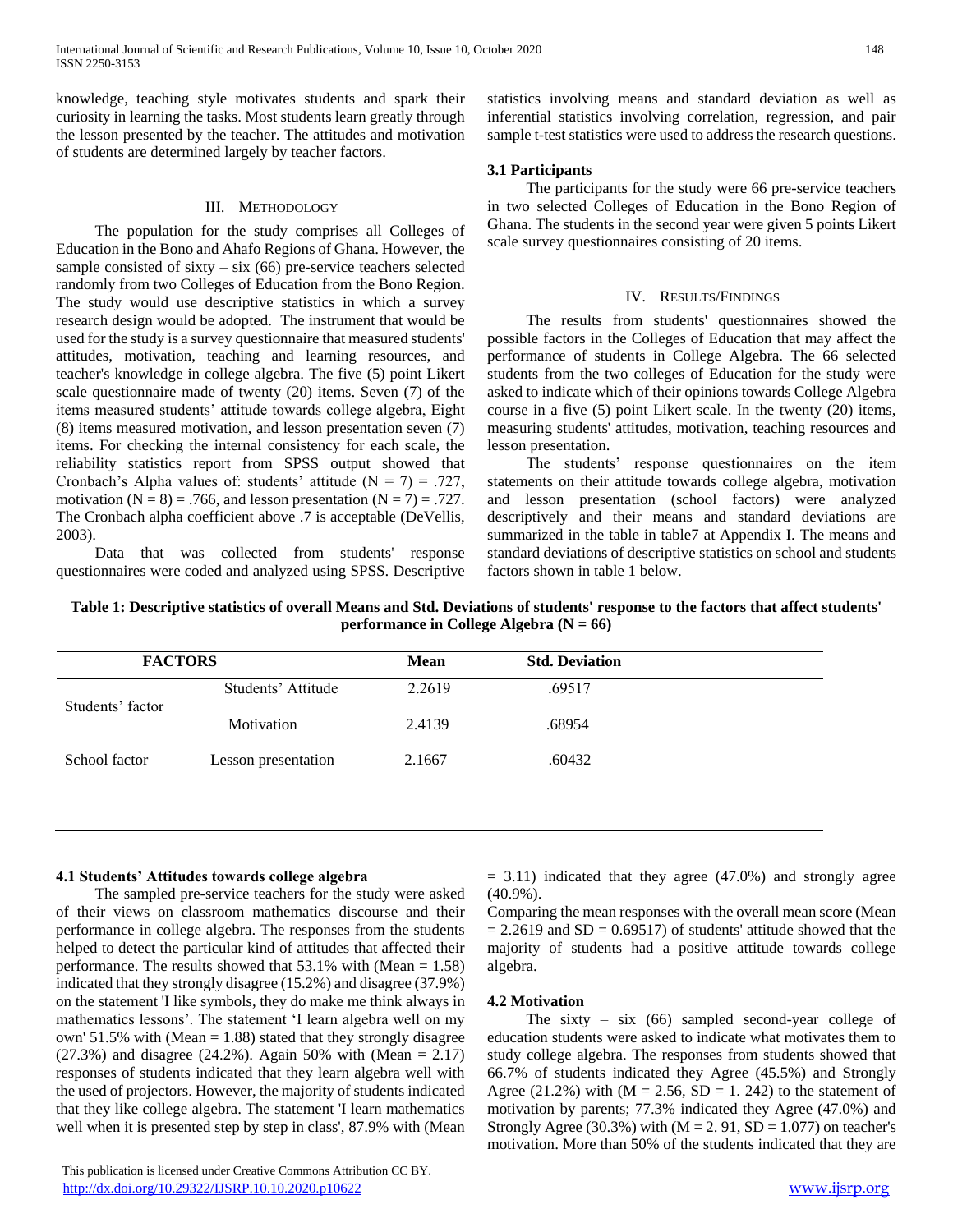motivated to learn college algebra with the use of audio-visual materials, Agree (53.0%) and Strongly Agree ( 19.7%) with ( M= 2.68, SD 0 1.139 ). From the descriptive statistics in table 1, students' motivation had overall ( $M = 2.4129$ , SD = 0.68954). The means for the three statements above were greater than  $(M =$ 2.4129 ). Therefore, parents, teachers, and TLMs motivates students and enhance their understanding of college algebra.

## **4.3 Lesson presentation**

 The students' response to questionnaires on lesson presentation was about the teacher's pedagogical content knowledge and teaching and learning resources. From table 1, the descriptive statistics showed the overall Mean = 2.1667 and Standard Deviation = .60432. Out of 66 students,  $87.9\%$  Agree 47.0%) and Strongly Agree (40.9%) with ( $M = 3.11$ , SD = 1.111) indicated that their teachers present the algebra lessons well with the use of TLMS. 72.7% indicated that they Agree ( 53.0%) and Strongly Agree( 19.7%) to the statement on the use of visual and manipulative materials. Most students who indicated they want group work and discussions in college algebra class were 80.3%, Agree (40.9%) and Strongly Agree (39.4%) with ( $M = 3.03$ , SD  $= 1.095$ ).

 Opare (1999) also asserted that the provision of the needed human and material resources goes a long way to enhance academic performance. Ankomah (1998) noted that effective teaching and learning greatly lied on the competences of its human resources as well as material resources which were needed for the impartation of knowledge

|  |  | Table 2: The performance grades of students in WASSSCE core mathematics and college algebra |  |  |  |
|--|--|---------------------------------------------------------------------------------------------|--|--|--|
|--|--|---------------------------------------------------------------------------------------------|--|--|--|

| <b>WASSCE Core Mathematics</b> |              | <b>College Algebra</b> |              |  |
|--------------------------------|--------------|------------------------|--------------|--|
| Grade                          | Freq $(\% )$ | Grade                  | Freq $(\% )$ |  |
| A1                             | 2(3.03)      | А                      | 8(12.12)     |  |
| B2/B3                          | 28(42.42)    | $B/B+$                 | 7(10.61)     |  |
| C <sub>4</sub>                 | 11(16.67)    | $C/C+$                 | 22(33.33)    |  |
| C5/C6                          | 25(37.88)    | $D/D+$                 | 18(27.27)    |  |
|                                |              | Ε                      | 11(16.67)    |  |
|                                |              |                        |              |  |

 Table 3 above showed the pre-service teachers' entry grades in WASSSCE core mathematics into public colleges of education in Ghana. The cut-off point was C6 and the number of students who entered with C5/C6 was 25 representing 37.88%. Out of 66 students, only two (2) entered with A1 (3.03%). After the first semester examination, 8(12.12%) of students had A and

11(16.67%) had E (Fail). The results from the table show that students entered the college of education with good grades. However, 11(16.67%) of them failed in college algebra examination at the end of the first semester.

| Table3: Relationship between College performance and WASSCE core mathematics grades, students' attitudes, students' |  |
|---------------------------------------------------------------------------------------------------------------------|--|
| motivation, and lesson presentation $(N = 66)$                                                                      |  |

|                                  |                | WASSCE<br>Core mathematics grade | Students' attitude motivation | <b>Students</b> | Lesson<br>presentation |
|----------------------------------|----------------|----------------------------------|-------------------------------|-----------------|------------------------|
| College Algebra Pearson<br>Grade | Correlation    | $.271*$                          | $.381**$                      | $.434***$       | $.414***$              |
|                                  | Sig.(2-tailed) | .028                             | .002                          | .000            | .001                   |

\*. Correlation is significant at the 0.05 level (2-tailed).

\*\*. Correlation is significant at the 0.01 level (2-tailed).

 From table 3, the correlation between the performance of college algebra (dependent variable) and independent variables (core mathematics; students' attitude; students' motivation; and lesson presentation). The relationship between college algebra

performance and core mathematics is very weak (i.e.,  $r = 0.271$ ) and significant at  $\rho = 0.028 < 0.05$  level (2 – tailed)

The correlation between the college algebra performance and the factors: students' attitude, students' motivation, and teacher lesson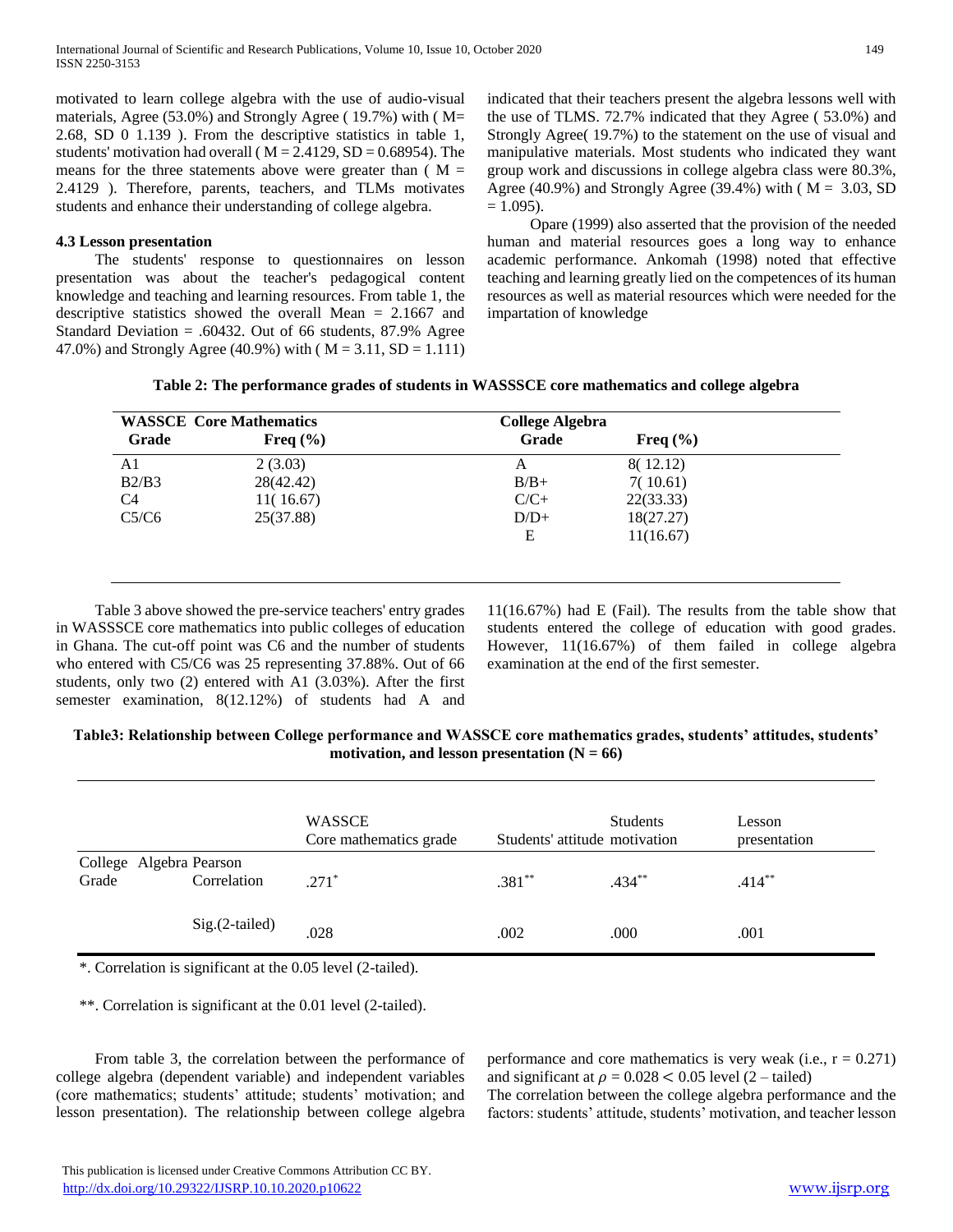presentation were moderate with (r = 0.381,  $\rho$  = 0.002; r = 0.434,  $\rho = 0.000$ ; and r = 0.414,  $\rho = 0.001$  respectively).

| $\mathbf R$ | $R - Square$ | F(Sig.)      | Standardized<br>Coefficient |          | Sig. |  |
|-------------|--------------|--------------|-----------------------------|----------|------|--|
| .438        | .192         | 4.914(0.004) | $-.113$                     | $-0.398$ | .692 |  |
|             |              |              | .425                        | 1.230    | .223 |  |
|             |              |              | .122                        | .406     | .686 |  |
|             |              |              |                             |          |      |  |

| Table4: Regression analysis showing Impact of Students and school factors on |
|------------------------------------------------------------------------------|
| College algebra performance $(N = 66)$                                       |

 A regression analysis model was used to explore how well students' attitude; motivation and teacher lesson presentation could predict students' performance in college algebra. The regression equation with all the three predictors was significantly related to college algebra performance with an  $R^2$  of 0.192, F(3,  $62$ ) = 4.914,  $\rho$  = 0.004). The standardized coefficients of the three factors (predictors) were -. 113, 0. 425 and 0.122 for students' attitude, motivation, and teacher lesson presentation in that order. The standardized coefficients in the regression modelled in the equation below:

 $Collected Algebra Performance = -113SA + 0.425SM +$ *0.122TLP,* where SA means students' attitude, SM means students ' motivation and TLP means teacher lesson presentation.

 The factors in the model above showed that students' motivation appeared to be a strong predictor of college algebra performance while teacher lesson presentations and students' attitude appeared to be quite acceptable. The negative sign of students' attitude indicates it has an impact on the students 'college algebra performance. When the students' attitude increases, it tends to decrease their performance in college algebra. It is also clear that there is a positive relationship between the dependent variable (college algebra performance) and the independent variables, (students' motivation; Teacher lesson presentation). Students' motivation has the strongest impact on the performance of students in college algebra with a significant value of 0.004. The regression analysis verified that the *F*-value was significant indicating that the independent variables predict the dependent variable (see Table 5)

|  | Table 5: Paired sample t-test of grades of College algebra and WASSSCE Core mathematics |
|--|-----------------------------------------------------------------------------------------|
|  |                                                                                         |

| Performance               | N | Mean  | <b>SD</b> | Effect size t-value df p-value |          |    |       |
|---------------------------|---|-------|-----------|--------------------------------|----------|----|-------|
| College algebra grade 66  |   | 60.26 | 11.047    | 0.14                           | $-3.235$ |    |       |
| Core mathematics grade 66 |   | 64.77 | 6.930     |                                |          | 65 | 0.002 |

 Analysis from the table7 shows there is a significant difference between the WASSSCE core mathematics grades (Mean =  $64.77$ , SD =  $6.930$ ) and College algebra grades (Mean = 60.26, SD = 11.047), with t(65) = -3,235,  $\rho$  – value = 0.002. Since  $0.002 < 0.05$ , there was any evidence to suggest that a significant difference exists between the College algebra grades and WASSSCE core mathematics grades. WASSSCE core mathematics does not have any effect on college algebra. There was a statistically significant decrease in performance grades. The mean decrease was 4.515 with 95% Confidence Interval ranging from  $-7.302$  to  $-1.728$ . The calculated eta square statistic (0.14) indicates a large effect size (i.e.14%) of the variance in college is explained by core mathematics. Therefore the performance of

students in college algebra was not largely influenced by their WASSSCE mathematics grades.

#### V. DISCUSSION

 The results from the data analysis showed that the students' factors: students' attitude and motivation greatly affect the performance of students in college algebra. The students' attitude contributes to the poor performance of students in college algebra. The students' attitude affected performance. Students who developed a bad attitude towards the course college algebra performed poorly in the semester examination. The more the students' attitude the more the decline of performance in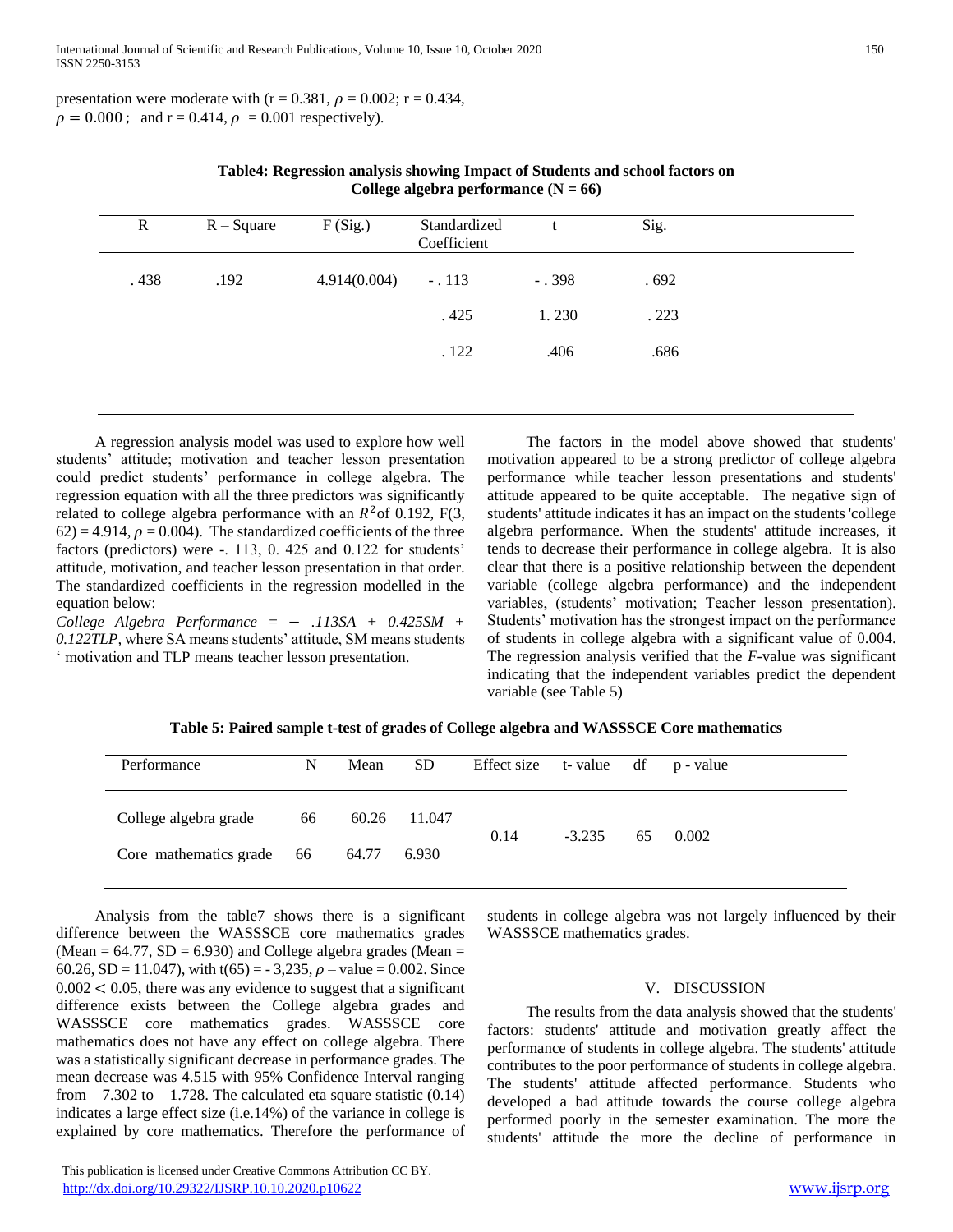mathematics. Motivation is the driving wheel to any success in mathematics, especially algebra. The students' motivation from parents, school, teachers, peers, reinforce their learning of mathematics at the college level. The students' entry grades in WASSSCE core mathematics into public colleges of education do not affect the performance of students in college algebra through 8(12.12%) out of 66 students had grade A. The entry cut-off point was C6 but at the end –of –first-semester examination in 2018/2019 academic year 11(16.67%) of 66 students had E (Fail).

 The regression modelled equation showed the negative Standardized coefficient ( $r = -0.113$ ) of students' attitude and correlation coefficient of 0.381is very small as compared with motivation and teacher lesson presentations. The mean and standard deviation of WASSSCE core mathematics performance was better than college algebra (Table 6). The weak correlation coefficient (0.271,  $\rho = 0.028$ ) between performance in college algebra and core mathematics attest to the fact that students entry grades do not have an impact on college algebra performance.

 The availability and the use of teaching and learning materials (TLMs) such as computer algebra system (CAS), computer Excel, projectors, and other computer applications help to promote and enhance teaching and learning of college algebra in colleges of education in Ghana. Teacher's content and pedagogical knowledge in college algebra is a key to meaningful teaching of the course.

#### VI. CONCLUSION AND RECOMMENDATIONS

 This study sought to explore students' personal and school factors that affect the performance of college algebra in some selected colleges of education in Bono Region of Ghana.

 The results from the analysis clearly showed that poor performance of students in college algebra in colleges of education in Ghana was not affected by their entry grades. However, the students' attitude towards college algebra contributed to the poor performance at the end – of – semester examination. The students' entry grades, attitude, and motivation constitute the student factors while the teacher lesson presentation (teacher's pedagogical content knowledge and availability and use TLMs) constitute school factors. Students learn best when they are motivated by their parents, teachers, and peers. The application of technology to teaching and learning of college algebra, using Excel application for drawing linear and quadratic functions, calculators and other materials help teachers to impart the concept to learners in the classroom. Instructional materials motivate students and encourage them to study lesson providing them with the opportunity to have access to information and to evaluate it (Akkoyunlu (2002).

 In conclusion, it was found out that the poor performance of students in college algebra in colleges of education in Ghana was as a result of students' negative attitude, motivation and lesson

presentation. It is, therefore, recommended that these negative attitude needs to be corrected by instilling in students the values in mathematics. Again teachers should be innovative and use the appropriate technique to teach the concepts in college algebra. Furthermore, teachers are encouraged to develop a positive attitude in their students to enhance their understanding and passion for mathematics. The government and stakeholders in teacher education should provide necessary materials and other resources in colleges of education to harness the potentials of preservice teachers.

#### **REFERENCES**

- [1] Ankomah, Y.A. (2002). The Success of Private basic Schools in Ghana. The case of three schools in Cape Coast. Journal of Educational Management (4), 14
- [2] Asomah et al (2019).Ghanaian public and private junior high school mathematics classroom learning environment: A look at students' attitudes. African Journal of Educational Studies in Mathematics and Sciences Vol. 15, 2019
- [3] Akkoyunlu, B. (2002). Educational Technology in Turkey: Past, Present and Future. Educational Media International 2 (39), 165-174
- [4] Cobb, P., & Steffe, L. P. (1983). The constructivist researcher as teacher and model builder. Journal for Research in Mathematics Education, 14(2), 83-94.
- [5] Cobb, P., & Yackel, E. (1996). Constructivist, emergent, and sociocultural perspectives in the context of developmental research. Educational Psychologist, 31(3–4), 175–190
- [6] Cohen et al (2007, 6th. Ed). Research Methods in Education. Taylor & Francis e-Library, 2007
- [7] Driscoll (1999). Teaching Mathematics in Grade 6 12: Developing Research-Based. https://books.google.com.gh.books
- [8] Driscoll(1999). Developing Algebraic Habits of Mind. A framework for Classroom Questions Aimed at Understanding Students Thinking. Courses.edtechleaders.org.patterns
- [9] Enu, et al (2015) Factors Influencing Students' Mathematics Performance in Some Selected Colleges of Education in Ghana. International Journal of Education Learning and Development Vol.3, No.3.
- [10] Farrant J.S. (1968). Principles and Practice of Education. Bristol, Western Printing services
- [11] Malisani and Spagnolo (2009). From arithmetical thought to algebraic thought. The role of the ''variable.'' Edu. Stud Math (2009). Springer Science + Business Media B .V 2008
- [12] Moses and Cobb (2001). Radical equations: math literacy and civil rights. Boston: Beacon press
- [13] TeachThought Staff(2017). Simple Ideas to Improve Student Motivation. https://www.teachthought.com.pedagogy
- [14] Pallant J.( 2010, 4th ed.). SPSS Survival Manual: A step by step guide to data analysis using SPSS.
- [15] McGraw Hill Education

#### **AUTHORS**

**First Author** – Joseph Kofi Asiedu, Tutor, Department of Mathematics and ICT, Al – Faruq College of Education, Wenchi, Ghana, Email: kofimama97@yahoo.com